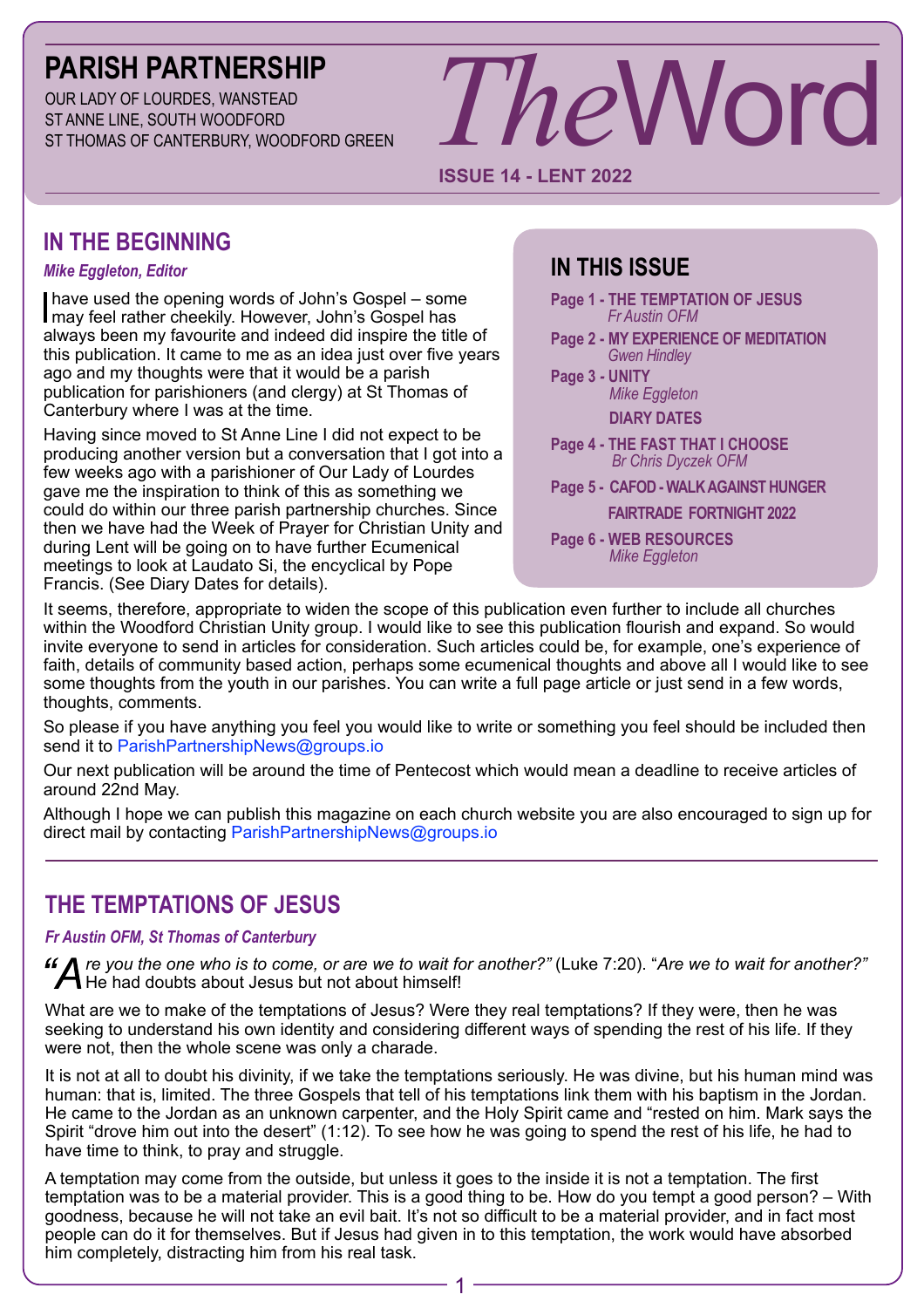The next temptation was to power. This is always a subtle one, and very easily rationalised. Any kind of power will do. It was said of someone that he entered the priesthood in order to do good, and did well instead. Jesus avoided this trap too. The most distinctive thing about him throughout his public life was his refusal of power. In the end he made himself utterly powerless on the Cross. It is very moving to see that that choice was not automatic, but conscious and deliberate.

The third temptation, which cannot have occupied his mind for long, was to become a celebrity. Some scholars suggest that this gospel passage was a summary story; that is, it describes a process that went on throughout his life, rather than a single occasion. Whether or not that is likely, it is certainly the case that these temptations are ever-present for the disciples of Jesus, the Church.

Most of us would find it easier to buy groceries for someone than to sit for hours and listen to their pain and confusion, or their anger… As for power and glory: that is a long story! We can imagine we are defending the power and glory of God when in reality we are only defending the worldly power and pride of the Church.

The Church's identity does not consist in titles and honours and regal dress, but in following the poor man of Nazareth, till we understand profoundly and embrace wholeheartedly the way the Cross.

# **MY EXPERIENCE OF MEDITATION**

### *Gwen Hindley, Our Lady of Lourdes*

The reason I joined a meditation group was because, in recent years, I was becoming more dissatisfied with my prayers. Coming from an Irish background I was brought up to pray regularly. However, the same prayers, rosaries, Novenas etc were repeated time and time again and the words had become so over familiar that they had lost their meaning. I was also aware that I was always talking in prayers and rarely listening Lastly I was finding it increasingly harder to banish distractions while praying. Wanting to change all this I thought that meditation might be a way forward.

I have now been attending meditation sessions for about four months. The first few sessions were very different to what I had anticipated and there were times when I wanted to give up! I was convinced meditation would not help me with my original issues and I had made a mistake thinking that it might. I had expected a 'guided' meditation where, as a newcomer, I would be led step by step until I became confident. I hadn't realised that it would be 'guided' meditation but the Holy Spirit would be my guide! At the first few sessions after an opening prayer and a reading everyone closed their eyes and meditated for about thirty minutes. I closed my eyes too but what was I to do? I went over all my worries yet again; even said a few decades of the rosary to pass the time but that was it. Fortunately, an experienced member of the group sensed my concerns and loaned me a series of CDs, which helped me to a better understanding of what Meditation really is. As I played these over and over again at home, I became aware that my preconceptions were totally wrong.

While desperately wanting to succeed, I was worried that my personality might prevent me from coping with the requirements of meditation. Firstly, to meditate, one must be still in mind and body. During my lifetime I've always been physically busy and my mind has never been empty. It was always like a whirlwind racing from one thought to another. I've also been a great worrier, constantly reliving the past and rehearsing the future, no time for an empty mind. How could I possibly learn to meditate? To make matters worse, because of COVID it was decided, quite sensibly, not to meet as a group but to have our meetings on Zoom instead. Since I'm not confident with modern technology, this was an additional problem and I couldn't see how it could work at all. But it has!! - much to my surprise.

Many things have helped me on my journey. The members of the group reassured me and talked about their own challenges in the early stages. They told me that five minutes of meditation was better than none, to start with small steps and keep practising. It had worked for them. So I decided to persevere. By this time, it was clear that I wasn't going to be able to learn meditation on my own. I'd need the help of the Holy Spirit to be my guide. So before each session, I prayed for assistance.

I also realised that I would have to put my worries and anxieties to one side and just concentrate on the present. This was a new concept for me, so I had to learn to have a greater trust in God. My next problem was the constant distractions as thoughts still crowded my mind. I found that the answer to this was to use the mantra; to say a certain word over and over again, and it helped my mind let go of all invading thoughts. The mantra we use in our meditation is Marantha. It is Aramaic and means 'Come Lord'.

Even the sound of the word is calming. I focus my whole attention on the word, say it non-stop in a loving way and I find my mind becomes still. I'm able to stay in the present. I'm still in the very early stages of my journey. Do I meditate for 20 minutes, twice a day as is suggested? Sadly, not yet. Perhaps 5 or 10 at the most. The group sessions on Zoom are really helpful. The fact that three or four people are meditating together with me seems to give me strength and support and the 20 minutes fly by.

My next step is to be able to meditate by myself for that length of time. Since I started meditation, my prayer life has improved. I say fewer prayers but I am able to pay full attention to each word and every thought is from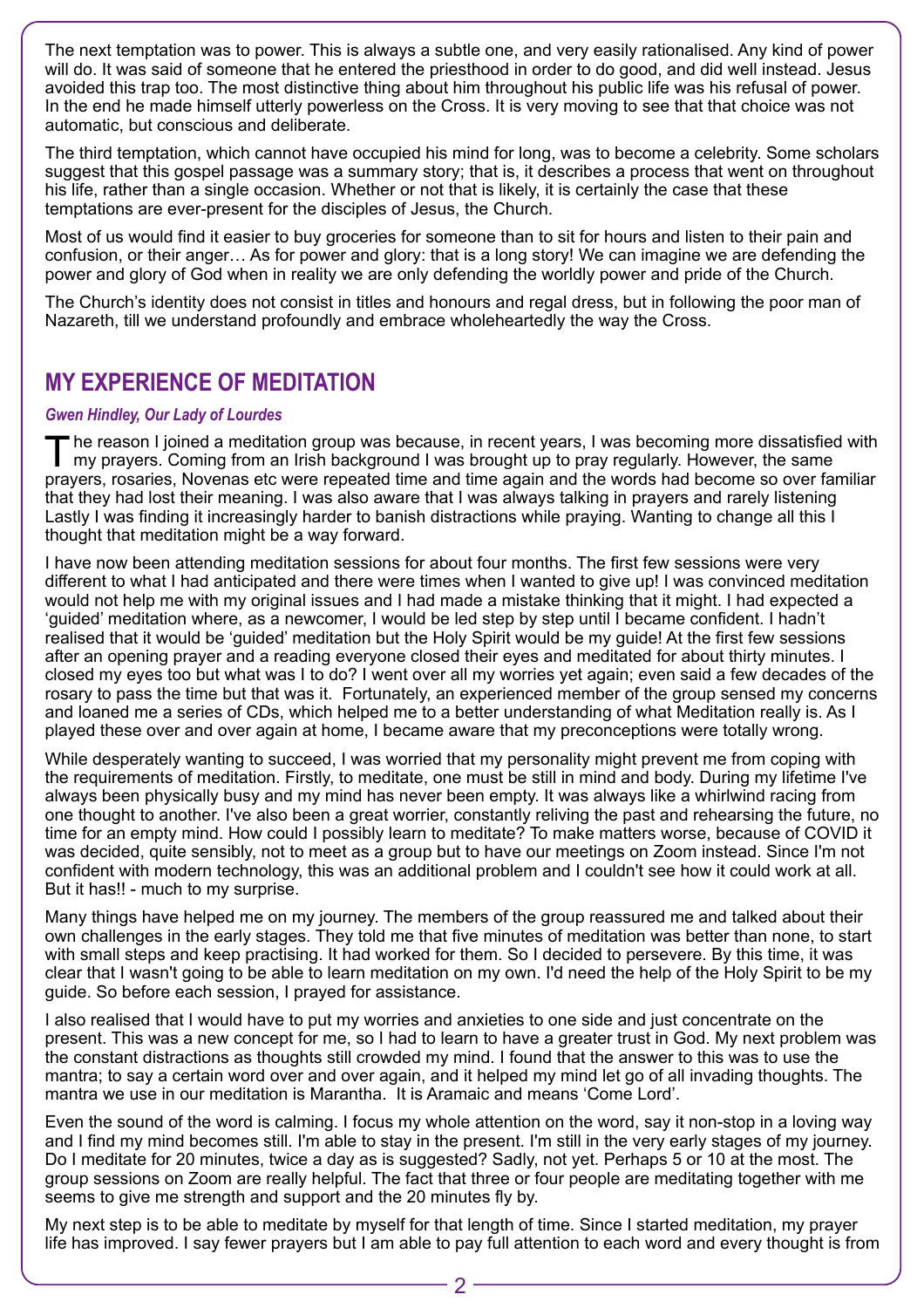the heart. My relationship with God has grown deeper and my faith is stronger. I thank God for my experience of meditation and for the people who have helped me.

# **UNITY**

### *Mike Eggleton, St Anne Line*

For me, the last two weeks of January have been very significant. They started off with the week for<br>Christian unity from the 19th to the CEU of the CEU of the CEU of the CEU of the CEU of the SCEU of the SCEU o Christian unity from the 18th to the 25th of January. This was interspersed and to some extent overlapped with Synodal meetings organised by the Diocese of Brentwood between the 24th and 27th of January. Then from a personal point of view, I had a three and a half day retreat online with the World Centre for Christian Meditation (WCCM) from January 27th-31st.

Now, it seemed to me a remarkable coincidence or one might say, even divine providence, that these things should all happen at around the same time and run into each other overlapping each other. What came to me was that these all had a common theme, and to put that very simply, the common theme was being together.

The Christian Unity services where the clergy and parishioners of Methodist, Church of England and Roman Catholic traditions came together to pray and worship the one Christian God. Then the Synodal discussions which were held by the diocese in order to gather opinion to feed back in the process going back towards Pope Francis. Finding common ground amongst different Catholic traditions and ideas. Unity, to look at things in the church, what was good, what was not so good, what needs to change and what we can do together.

Then the online retreat on Christian meditation, which was for me a sort of gathering of ideas where there was once again Christian unity. This was emphasised because there were people from diverse Christian religions,

perhaps of other religions, possibly even no religion. Moreover, the participants in this online retreat, were from different countries throughout the world. We had people from the UK, from America, the Philippines, France, Italy, Venezuela, Australia and perhaps elsewhere – from all over the world, and speaking different languages. Even when the language was the same, e.g English, there were different cultures because we had people from the UK, America and Australia, to give just a few examples. So to me, this was like the epitome of being together. Here we were all focused together on one common theme.

So I began reflecting on what Pope Francis could be thinking about in his setting up of the Synod, and how this is really reflected in Scripture. If we look at Galatians 3:28, we can see how Paul talks about the fact that there will be no Greek, no Jew, no male, no female, no slave, no free man, etc, etc. We can also look at the Nunc Dimittis, which we recite every evening as part of our night prayer. It quotes from Simeon in the temple when the baby Jesus was presented. "My eyes have seen your salvation

# **DIARY DATES**

### **CONTEMPLATIVE PRAYER**

Tuesdays from 22 February

Christian Meditation 11am-12noon at Our Lady of Lourdes Pastoral Centre. If you would like to join please contact us beforehand at christianmeditation@groups.io This is in order for us to monitor numbers for Covid safety. Doors will be open for ventilation, so please wrap up well. We are still asking that masks should be worn. If you are exempt please advise us.

Friday 4 March 2.15pm World Day of Prayer at St Mary's Woodford

### **LENTEN LUNCHES**

Friday 4 March (and each Friday in Lent until 8 April) 12.00pm to 1.30pm in the Becket Centre, St Thomas of Canterbury. There will be a choice of home-made soups with French bread and butter, coffee/tea and biscuits, all for £5. All the proceeds will go to Mary's Meals. We hope that you will come and join us.

### **LAUDATO SI**

Thursday 10 March 7.30pm-9pm at Woodford Methodist, led by Fr Bartholomew Blaj

Wednesday 16 March

7.30-9pm at St Mary's Woodford, led by Revd Oseias da Silva Thursday 17 March

7pm at Becket Centre, St Thomas of Canterbury, Woodford Green

Wednesday 23 March 7.30-9pm at St Anne Line, led by Revd Dr Elizabeth Lowson

which you have prepared for all nations.

The light to enlighten the Gentiles and give glory to your people, Israel". So again, no distinction. Jesus is for all people, God is for all people.

If we look at the Pope's encyclical, Fratelli Tutti, he talks about celebrating diversity - not to emphasise our differences and fight over them, but to actually respect the differences of each other. We look at what we can learn from those differences and what can enhance us. A large part of Fratelli Tutti discusses the parable of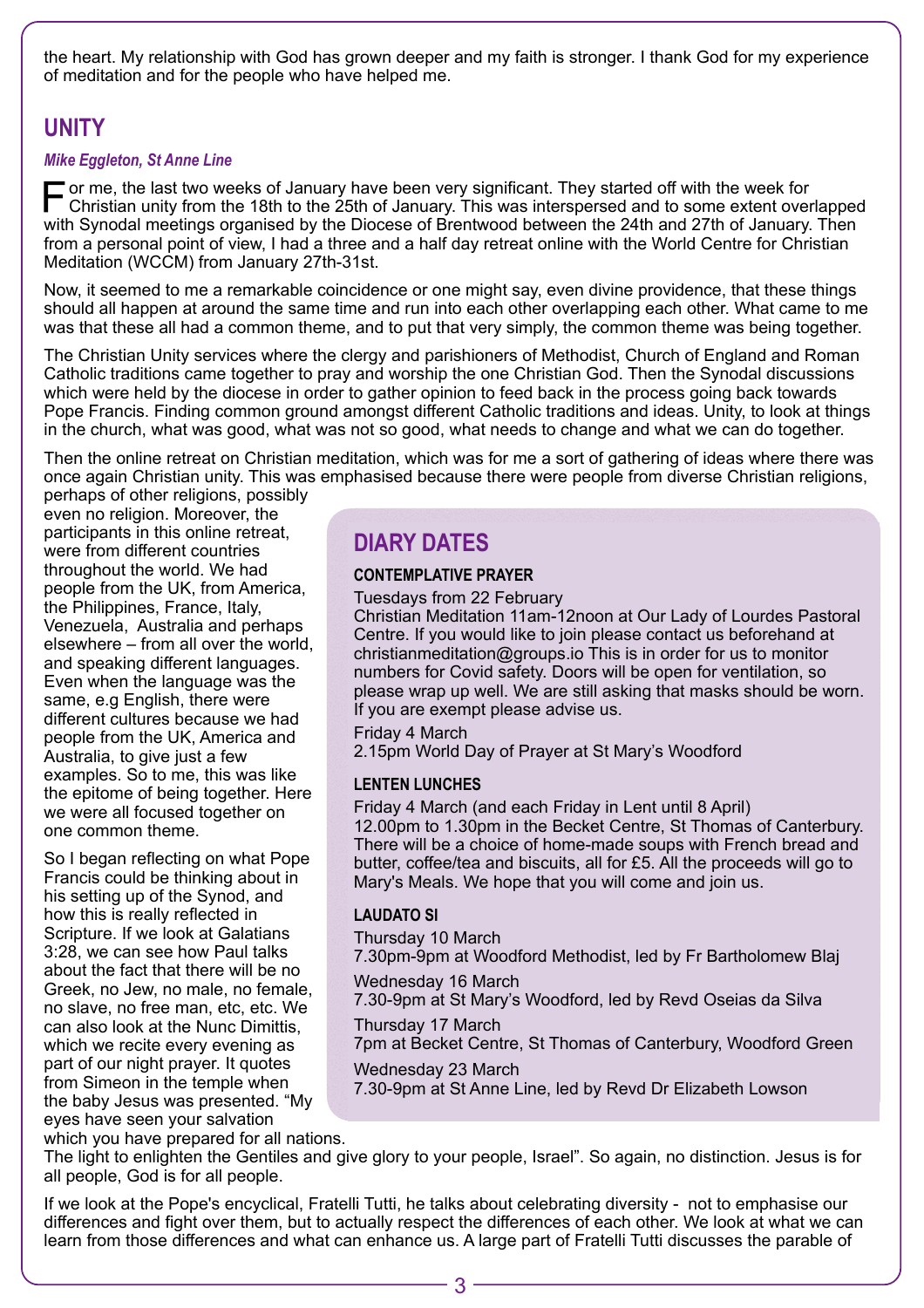the Good Samaritan from various angles and leads us to an understanding of an answer to the question – Who is my neighbour?

Pope Francis spoke of his encouragement after meeting the Grand Imam, Ahmad Al-Tayyeb. He spoke of their observation that East and West "can be enriched by the others' culture through fruitful exchange and dialogue".

Even in the time of St. Paul, there was already much disunity amongst Christians. Paul's letters address this trying to bring people together, not to drift apart but to focus on the truth.

So for me those two weeks in January were really a time of awakening and realisation. We can can look at the book of Revelation, where in chapters 21-22, it talks about the Heavenly Jerusalem. Towards the end of chapter 21 it talks about the Heavenly Jerusalem - "The nations will come to its light, and the kings of the earth will bring it their treasures, it's gates will never be closed by day, and there will be no night there. And the nations will come bringing their treasure and their wealth". So this isn't saying one specific group of people will come and everybody else will be locked out. All nations will come and the gates will never be closed.

We had a number of Christian Unity services during the last two weeks of January, and in March, we are going to have three sessions on the Pope's encyclical, Laudato Si. There will be meetings at each of the three aforementioned churches, the Woodford Methodist Church, St. Mary's Woodford and St. Anne Line. These will be on the dates of March 10th, 16th and 23rd.

Perhaps this is one one way to start the process of working together. If the services on Christian Unity and the discussions on Laudato Si can start working towards this, then I think this is something wonderful for us. To engage with each other and to put aside our differences, not to discount them, but to put them into proper perspective as being secondary to the main focus of coming together, to worship God, to look after his world, to protect it and improve it - for us, for our children, and grandchildren, and all generations for ever.

# **THE FAST THAT I CHOOSE**

### *Br Chris Dyczek OFM, St Thomas of Canterbury*

God chooses what penance or fasting he will bless, not to fit in with an old religious routine, but to celebrate the friend of God who makes compassion a new beginning. This should be a break from anger and intimidation which had piled up fears and isolation on our fellow humans. At the heart of this new beginning, God asks us to look at the individual nearby who we realise has been carrying the burdens of others, and move into a friendship relationship to support them in love. Perhaps we have seen paintings and carvings of the Man of Sorrows. A poem of gratitude to him for his life was written by an anonymous contributor to the Old Testament, who we refer to as Second-Isaiah, a young scribe whose sad job was to copy sections of the miserable critic Isaiah, and who turned that job around, slipping his own poems into what he had to copy. He provided readers with a tender alternative to whinging and self-pity.

'He grew up before the Lord like a young plant, like a root out of dry ground', meaning Jacob as the new Israel blessed by God. "He had no form or comeliness that we should look at him, and no beauty that we should desire him. He was despised and rejected by men; a man of sorrows and acquainted with grief; as one from whom men turn their faces he was despised, and we esteemed him not" (Isa. 53:2-3). But now is a time in our lives, in our journey of renewal, when we should start to esteem him, the young loving child. I think of Arthur, a six year old boy in Solihull, who saw his alcoholic birth mother go on a stabbing spree which took her into prison and left him in the hands of his natural father Mr. Hughes and his step mother Emma, who had children of her own. She hated the very idea of making space for the child of her partner, in a house which brought him close to her own children. We learned last year about the two grandmothers, one on the jailed mother's side, the other on the father's side, who wanted to bring kindness and love into the young daily life of Arthur.

But those grandparents were kept at arm's length by a bond of hatred that held sway between Mr. Hughes and Emma, who together targeted the boy with unremitting spite. God says, this is the only fast that is worth living out, a fast from malice and spite. We have received the gifts of compassion which can replace the harsh isolations. Perhaps those grandparents would have gladly taken their grandson into their homes. One of them reported what was happening. She reported his bruises to the council's emergency team. A safeguarding representative from his primary school even made a referral to the social services, but they spoke of "no concern." Other family members had been alert too. Stepmother Emma had a stepfather herself, John Dutton, who also made a referral, certain that Arthur was 'in danger.' Mr. Hughes' brother Daniel, as the boy's uncle, wanted his photos of the bruises and harm done to be taken seriously. But he was warned by the police that if he went to see his nephew, he would be breaking lockdown and would be arrested. Stepmother Emma was ready to lie blatantly about the young Arthur, picturing him as a destructive child, ruining her home. This is the most startling part of the story, since she made two hundred audio recordings of the pleas for help which he made, as she tormented and tortured him. Arthur pleads to get help from another uncle, because he was being deliberately given no food or drink. Emma even sent mocking photos of Arthur's injuries to Hughes, the boy's father. More details have now been provided to the Press of the bright, smiling child as he became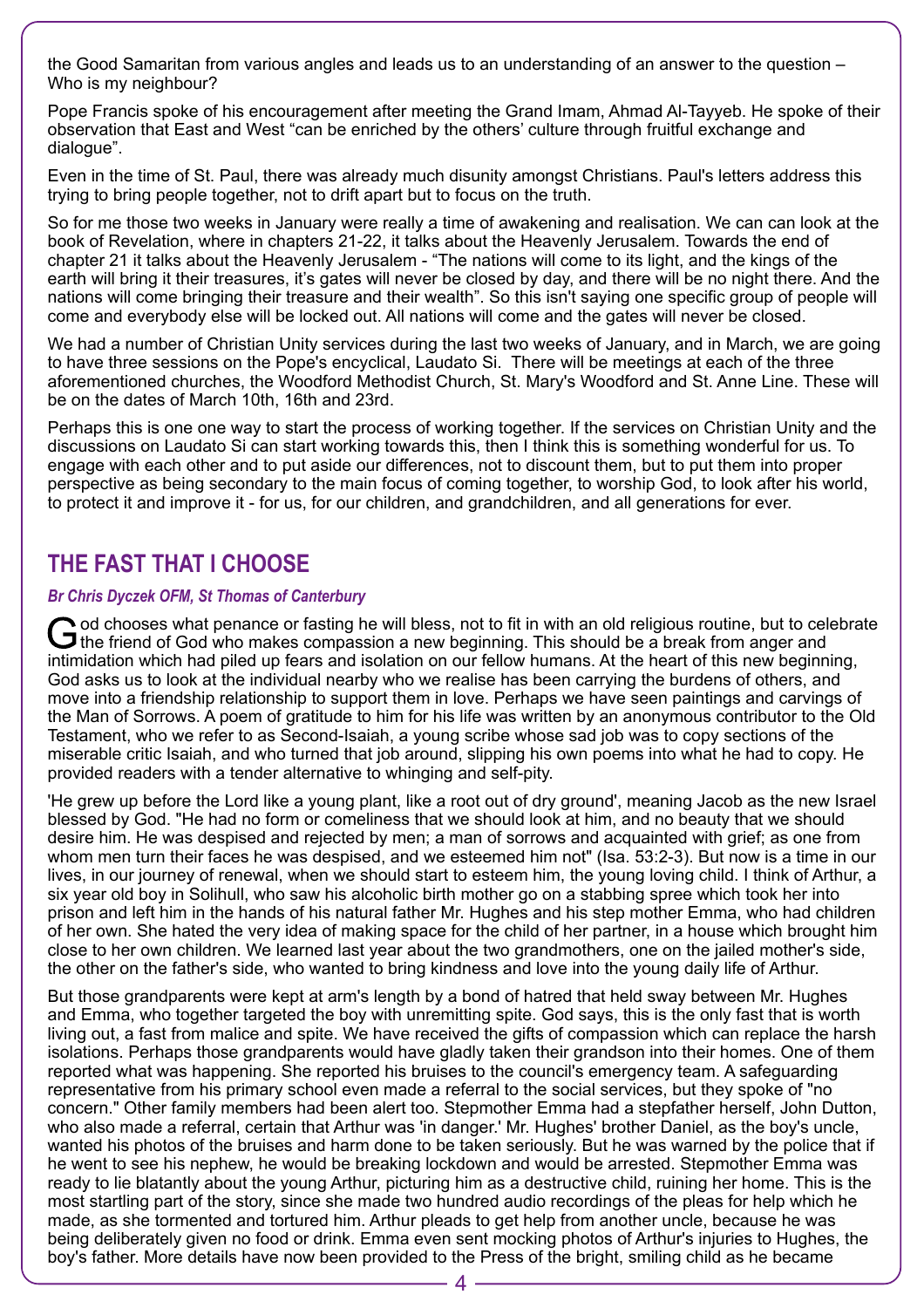'malnourished, gaunt and broken' (Times, 3 December 2021) soon before Emma then murdered him. His parent, Hughes, had told her, "Just end him."

If we stop in shock, thinking of such a death, we may be fasting in the good, prophetic sense. We turn our inner lives away from complacency and from stony-heartedness. The biblical poet makes the right comment for our pondering: "Surely he has borne our griefs and carried our sorrows; yet we esteemed him stricken, smitten by God, and afflicted. But he was wounded for our transgressions, he was bruised for our iniquities; upon him was the chastisement that made us whole" – that is, an image which should make us come to our senses, and we then could become wholly caring and gently merciful. "With his stripes we are healed," (Isa53:5), healed of cynical TV-watching moods which separate us from real people's lives. The next verse of the poetry could be listened to, in the emotional, deep music used by Handel in his Messiah, as a setting for our changes of heart, for our visits to those who struggle to stay sane. "All we like sheep have gone astray; we have turned, every one, to his own way; and the Lord has laid on him the iniquity of us all." In front of our TVs, and laptops and mobile phones, are we seeing not real lives, just mockeries of life? God's voice now continues… "By his knowledge shall the righteous one, my servant, make many to be accounted righteous; and he shall bear their iniquities. Therefore I will divide him a portion with the great, and he shall divide the spoil…; because he poured out his soul to death, and was numbered with the transgressors; yet he bore the sin of many, and made intercession for the transgressors" (Isa 53:11-12).

We can recommend listening earnestly to both the music and the text of Handel's Messiah, for the uplift it brings to movements of empathy and concern, which are genuine streams of new life within our spirits. From these depths of self-discovery we draw on impulses we would otherwise neglect. It is by allowing God to strengthen his resilience within us that we realise the greatness whereby we spring out of our casual feelings and reach out sincerely to the Other who can welcome our love. We start to recognise the face of Christ in troubled human lives around us, and start to reflect its loving beauty as able to refresh those lives.

### **WALK AGAINST HUNGER**

*[www.cafod.org.uk](http://www.cafod.org.uk)*

re you ready to change your life and transform someone else's this Lent?

Challenge yourself to walk 200k this Lent and help stamp out hunger, one step at a time.

You can walk, roll, skip or stroll your way to 200k. You can boldly go it alone and take it on 5k a day for 40 days, or you can smash the target all at once as a team.

There are 200 million children in the world whose lives are at risk from malnutrition. So, this Lent, challenge yourself to conquer 200k, and help give hunger its marching orders.

### **[SIGN UP NOW](https://walk.cafod.org.uk/)**

# **FAIRTRADE FORTNIGHT - 21 February to 6 March 2022**

*[www.fairtrade.org.uk](http://www.fairtrade.org.uk)*



FAIRTRADE FORTNIGHT 2022 will be a show of solidarity with those on the frontline of the climate crisis. COP26 didn't deliver the change needed to stay within 1.5, nor did it secure finance to directly support farmers and workers on the frontline, but the Fairtrade Foundation believes there **RADE** is hope if we all act together.

Fairtrade Fortnight is an opportunity for individuals, communities, and businesses around country to stand with farmers in low-income countries like Honduras and Uganda who are impacted daily by climate change. Together, by keeping the pressure on government and businesses, we can all ensure farmers benefit from fairer prices, fairer trading practices and the resources needed for tackling the climate emergency.

Fairtrade's **[Choose the World You Want Festival](https://www.fairtrade.org.uk/choose-the-world-you-want/)** will return for a second year and features a series of virtual events designed to engage, inform and educate people around the urgent message of Fairtrade and climate change, the future of our food and those who produce it. The online initiative will bring the movement together and feature panel discussions, performances, workshops and collaborations between the Fairtrade Foundation and retailers, chefs and high-profile names in the world of food and sustainability.